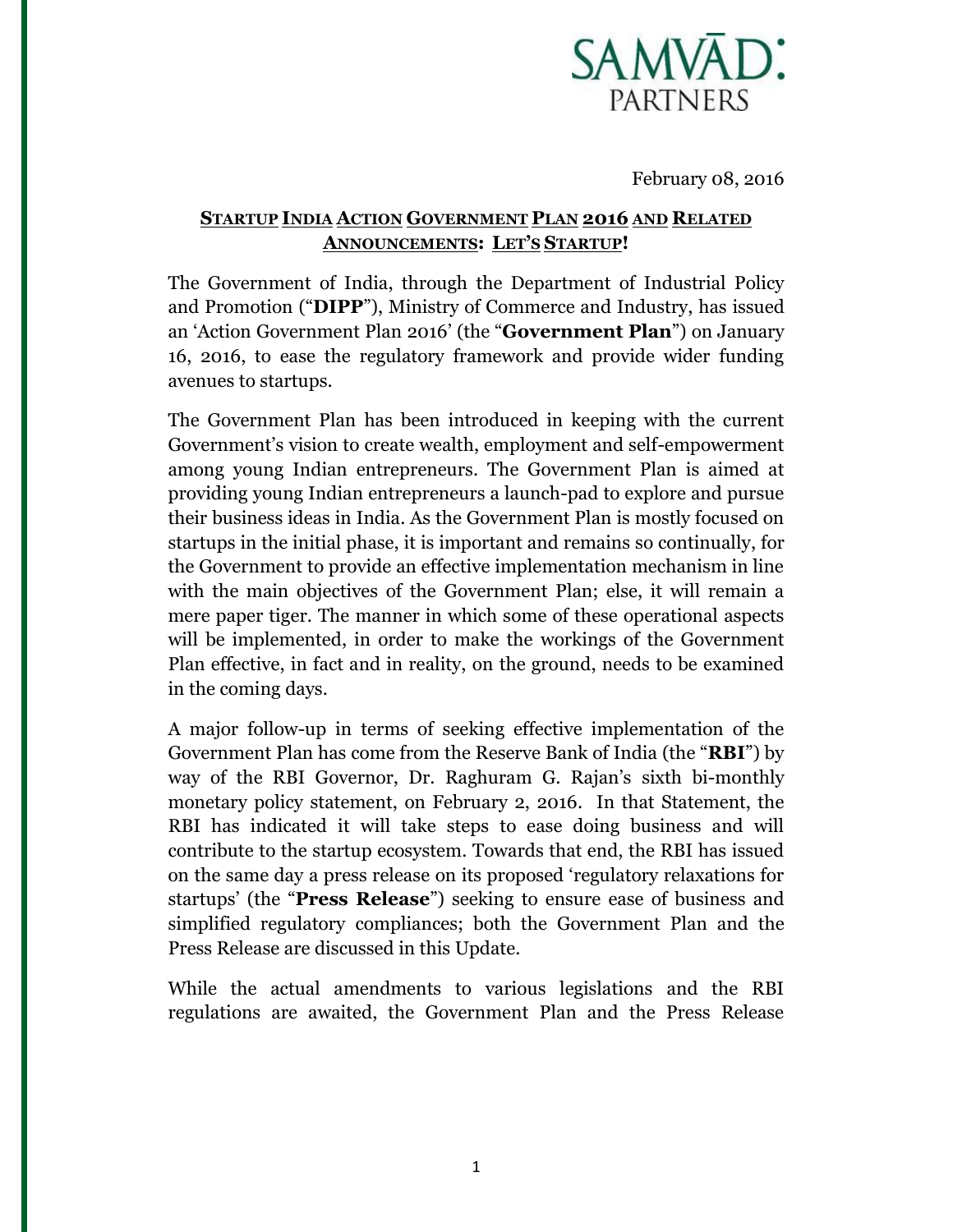

provide positive expectations on the upcoming reforms, which were long overdue.

# **1. WHAT IS A "STARTUP"?**

For the purposes of availing government schemes, any private limited company or a registered partnership firm in India:

- $\triangleright$  incorporated or registered in India less than 5 years ago;
- having an annual turnover not exceeding INR 25 Crore (or INR 250 Million) in any preceding financial year; and
- $\triangleright$  working towards innovation, development, deployment or commercialization of new products, processes or services driven by technology or intellectual property,

will be treated as a startup ("**Startup**").

Any entity that meets the above criteria due to demerger or reconstruction of a business already in existence, will not be considered as a Startup. Further, the Government Plan clearly indicates that existing startups would not able to convert or restructure themselves to fit the requirements of, and take advantage of benefits provided in, the Government Plan, and the only possible options available with them to take advantage of the scheme is to either novate their existing business model or introduce an entirely new business plan, different from their current business.

In case a Startup's turnover exceeds INR 25 Crore (or INR 250 Million) during the previous financial year, or if it completes 5 years from incorporation / registration, it will cease to be treated as a Startup for the purposes of the Government Plan and will no longer be entitled to those benefits.

In order for a Startup to be considered eligible, it should be:

(a). supported by a recommendation with regard to the innovative nature of its business, in a format specified by DIPP, from an incubator established in a post-graduate college in India providing such facility; or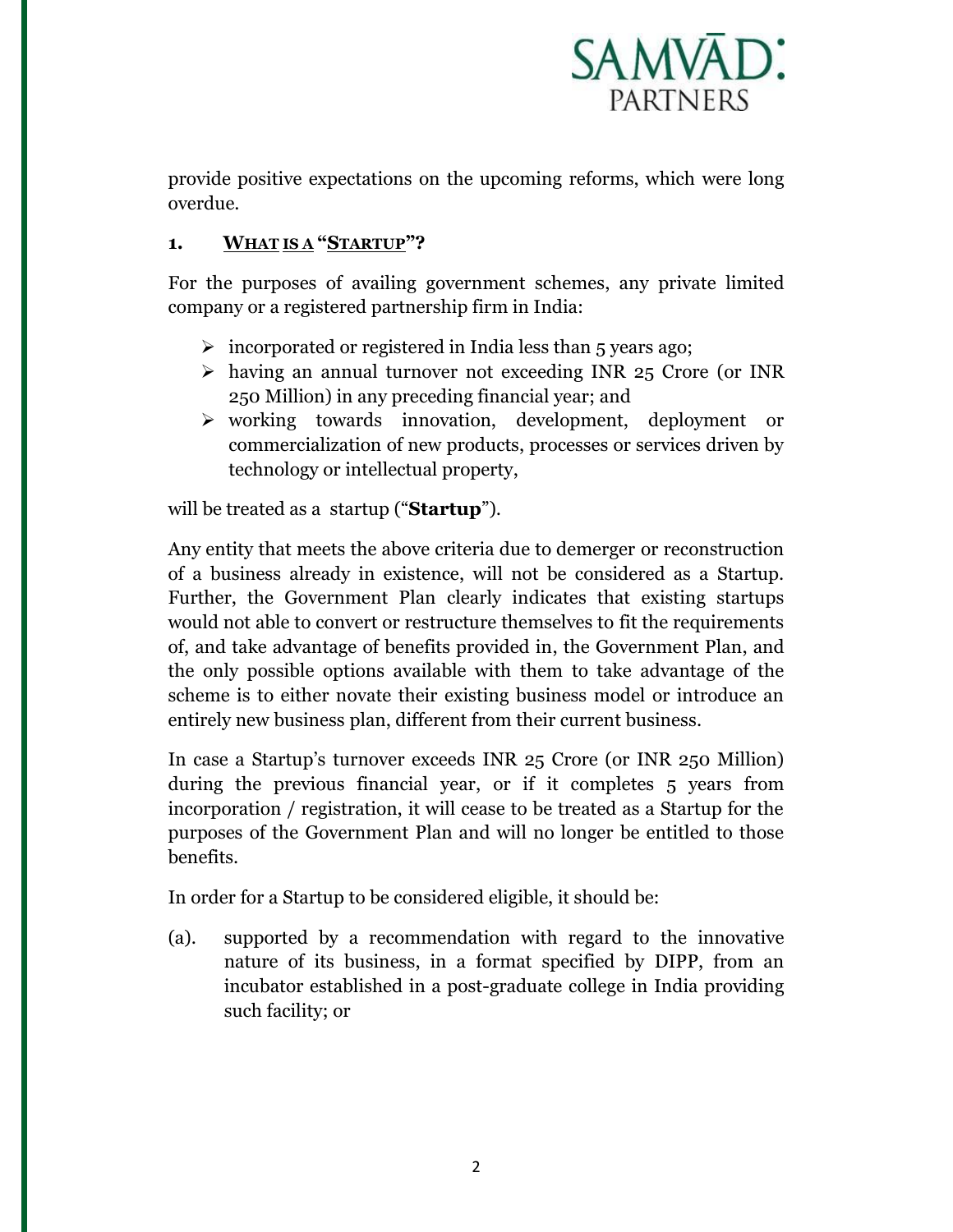

- (b). supported by an incubator which is funded (in relation to the project) from the Government as part of any specified scheme to promote innovation; or
- (c). supported by a recommendation with regard to the innovative nature of its business, in a format specified by DIPP, from an incubator recognized by the Government (the Government Plan is currently silent on the process for incubators to get so recognized); or
- (d). funded by an incubation fund / angel fund / private equity fund / accelerator / angel network duly registered with the Securities and Exchange Board of India ("**SEBI**") that endorses innovative nature of business; or
- (e). funded by the Government as part of any specified scheme to promote innovation (the Government Plan does not, at the moment list, any such government scheme for purposes of information or for checking their eligibility by the concerned startups); or
- (f). has a patent granted by the Indian Patent and Trademark Office in areas affiliated with the nature of business being promoted.

The Government Plan has not specifically identified post-graduate colleges presently, and has also not provided any guidelines on how an entrepreneur may approach such post-graduate colleges providing incubator facilities for startups. The Government Plan also does not presently provide for any parameters to evaluate the 'innovative nature of business' and that appears to be mostly dependent on the commercial viability of the product or services offered along with differentiated features from existing similar products or services.

It may be argued that the definition of a 'Startup' and the eligibility criteria, are far from ideal. For example, several VC / PE funds investing in India are not required to, and therefore are not, registered with SEBI (whether as an 'Alternative Investment Fund' or otherwise). It would appear, at first glance, that such startups funded by such non-registered entities are not covered under this definition. Also, as is evident, many aspects of the eligibility criteria are still dependent on the Government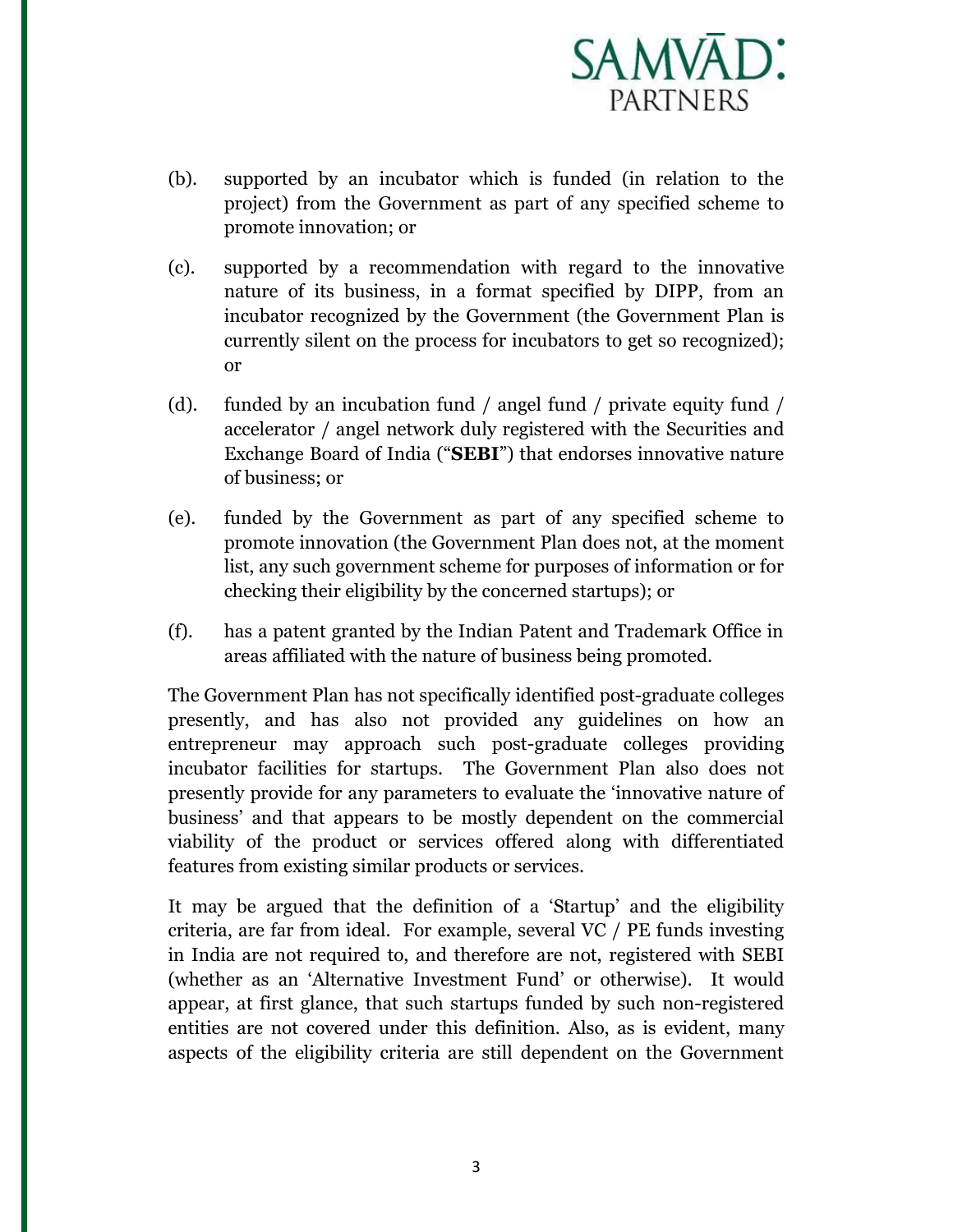

issuing further clarifications and operational or implementation rules, so as to make the Government Plan effective in practice.

## **2. HIGHLIGHTS OF THE GOVERNMENT PLAN**

Some of the significant features, or benefits, of the Government Plan are as follows:

(a). *Self-certification based Compliance Regime***:** The Government Plan allows Startups to self-certify compliance under specified labour and environmental laws. This includes compliance with certain critical labour laws – such as, relating to provident funds; employees' state insurance; contract labour; and gratuity.

From a labour law perspective, this is a significant step to loosen, tending to the removal of, the 'inspector raj' – as inspections by the labour department to verify compliance would be limited to instances of credible and verifiable complaints for an initial period of 3 years (from the date of the incorporation of the concerned Startup). Similarly, Startups that fall within the "white category" as defined by the Central Pollution Control Board, having least environmental impact on air, land and water in terms of their operations, would be allowed to self-certify for applicable compliances. Startups would however do well not to treat this relaxation as a free pass or ride; since rigorous compliance post the specified 3-year period after the incorporation of the concerned Startup, would continue to be expected. Further, prospective investors do undertake due diligence reviews prior to investing, and a good compliance record creates a good impression, and minimizes future liabilities

(b). *Funding Facilities***:**The Government will set up a fund that will act as a "fund of funds" and, along with the Life Insurance Corporation, invest in SEBI-registered venture funds. A board will manage this fund with professionals from industry bodies, academia and successful startups. Its initial corpus would be INR 2,500 Crore (or INR 25 Billion) with a total corpus of INR 10,000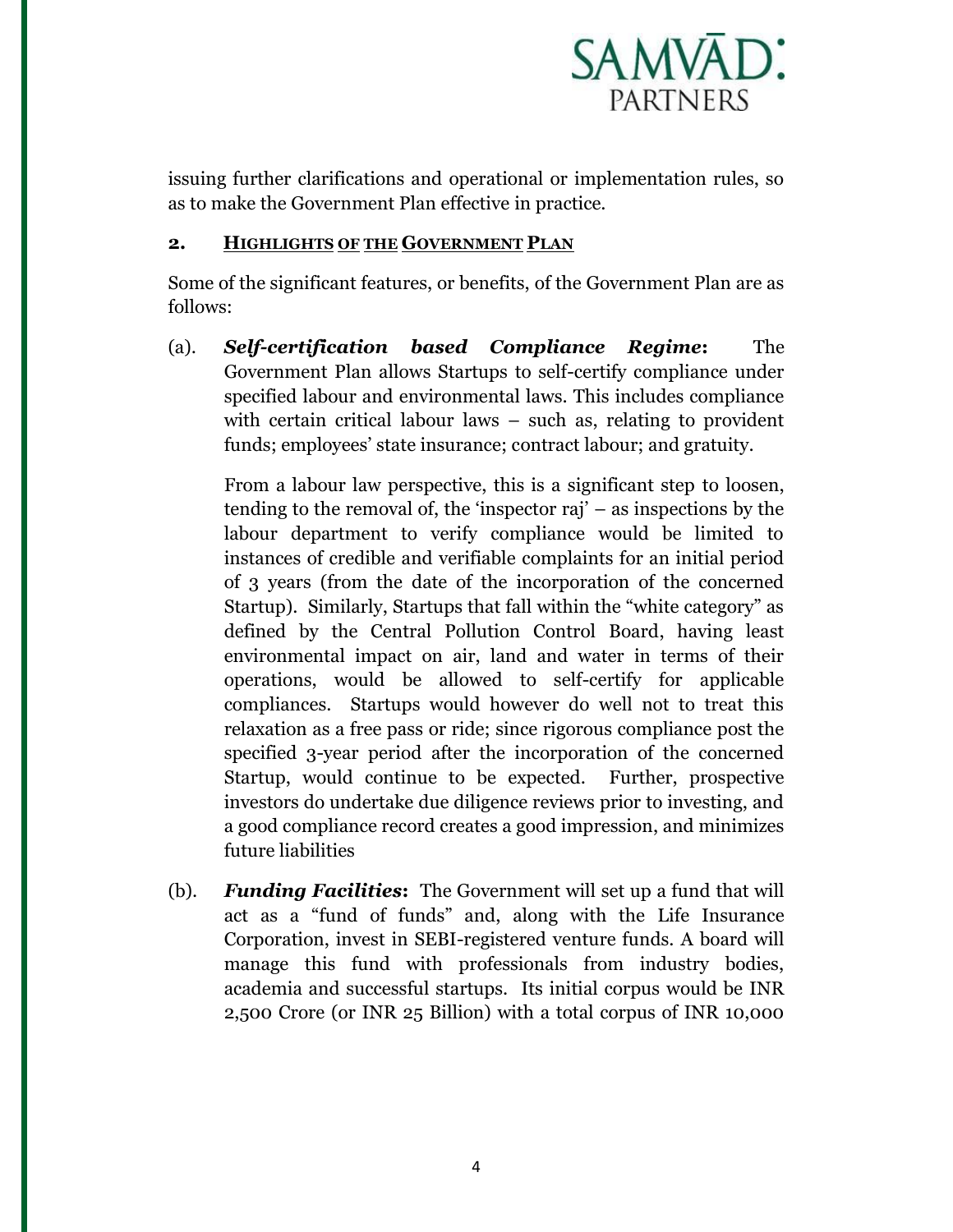

crore (or INR 100 Billion) over a period of 4 years (i.e., INR 2,500 Crore, or 25 Billion, for each of those 4 years).

This fund will contribute only up to 50% of the venture fund's size, and the said venture fund must have raised the balance 50% or more of the stated fund size, through other sources. Additionally, to enable debt assistance for Startups, credit guarantee mechanism through the National Credit Guarantee Trust Company or the Small Industries Development bank of India has also been envisaged, with a budgetary corpus of INR 500 Crore (or INR 5 Billion) per year for the next 4 years.

This funding aspect is one of the most notable features of the Government Plan. The implementation and operationalization of this fund would be of the highest concern to the subscribers of this fund, as the subscribers have to raise the initial 50% of their expected fund size. Additionally, it is to be seen whether Government would be able to successfully raise the corpus of the proposed "fund of funds".

(c). *Relaxed Taxation Regime***:** Profits earned by Startups will be exempted from income-tax for an initial period of 3 years, subject to non-distribution of dividend by the said Startup. It is unclear currently whether this scheme would apply going forward, for 3 years calculated from the date of such Startup's incorporation, or for the next 3 years independent of the date of incorporation of the Startup.

As the Government Plan is mostly focused on the initial development of Startups, it can be assumed that the exemption would be applicable from the date of incorporation of the concerned Startup, subject to any clarification issued by the income tax authorities. Although in the absence of clarity on the implementation of this aspect currently, the viability of the Government Plan is significantly impacted as no one can take a conclusive view in this regard. Also, Startups may not turn profitable at all in the first 3 years of their existence in order to take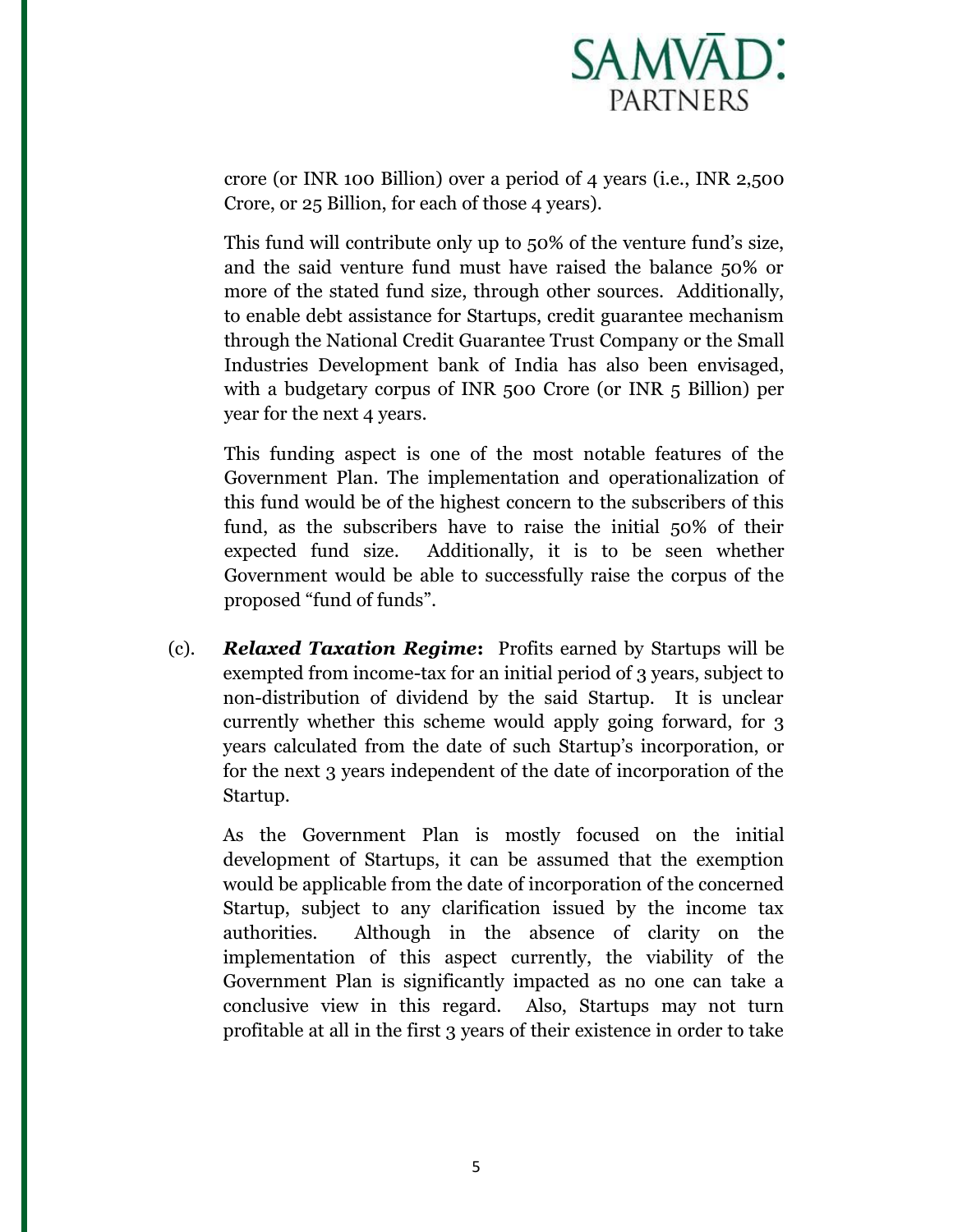

advantage of this exemption, with many informed observers therefore suggesting that the Government would do well to clarify that this 3 year period is to be calculated from the financial year in which profits are first registered, but within say a 5 or a 7 year period post incorporation.

Investors will be provided with exemption on capital gains during the financial year, if such capital gains are invested in a "fund of funds", recognized by Government for funding Startups. So, while the Government Plan has advantages to Startups, it also provides many new features and facilities to the investors in, or who fund, such Startups – leaving it vulnerable to the charge that the Government Plan is effectively a sop to investors. That said, the pro-entrepreneur points of the scheme are laudable as a statement of intent at the very least, where, in order to become an effective initiative, much remains to be done as to how these aspects will be operationalized.

Also, existing capital gains tax exemption that has already been provided to newly formed manufacturing MSMEs, will be extended to all Startups. Under this scheme currently, purchase of new assets is mandatory to availing the exemption. With a view to promote technology-driven Startups, investment in computer or computer software (as used in core business activity) will be considered as purchase of "new assets".

Additionally, the Startup will receive tax exemption on the investment amounts received in excess of fair market value from incubators. Such an exemption was previously recognized only for investments made by a venture capital fund, which also acts as one of the exit benefits for Startups.

Critically, tax benefits will be extended only upon certification from the Inter-Ministerial Board that would be set up by the DIPP for this purpose, which indicates that Government will provide any exemption only after proper evaluation of the Startup. Further, it indicates that the Government will have a close check on the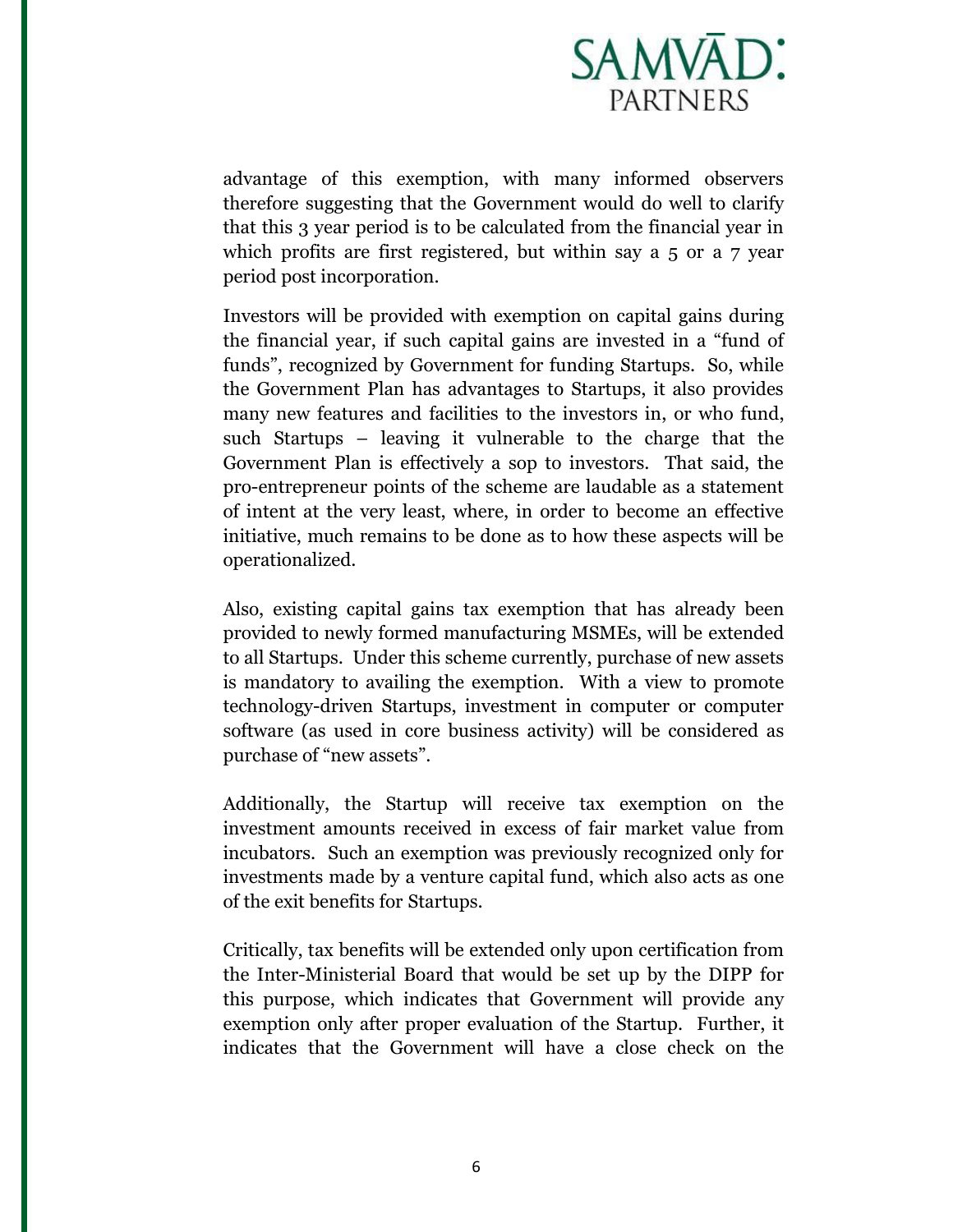

operations of the Startups – it is perhaps true that while the dreaded 'inspector raj' may not resurface, the complete absence of Government in the entrepreneurial world is unlikely to happen, in particular, as regards a relaxed taxation regime, as ultimately the Government would wish genuine developmental benefits to flow through and with Startups and not simply the taking advantage, solely for tax planning and taxation reduction benefits, of a liberal taxation regime.

- (d). *App Based Connectivity***:** The Government Plan recognizes the absence of a comprehensive platform to enable Startups to register and comply with various laws. To this extent, the Government proposes to set up a mobile app to help Startups register (as a company or partnership firm), monitor the progress of its registration, make filings from time to time on various compliances and approvals, as well as access funding and other government schemes (discussed in this Update). This app is proposed to be made available from April 1, 2016. Additionally, Ministry of Corporate Affairs, Government has issued the Companies (Incorporation) Amendment Rules, 2016 and has established a Central Registration Centre, New Delhi, to simplify the process of incorporation of the Startups and reservation of names under the Companies Act, 2013.
- (e). *Fast-track Patent Examinations, and Assistance in IP Applications***:** Patent applications will be fast-tracked for examination and disposal. The relevant regulator who will play a general advisory role will empanel facilitators to assist Startups. However, the Government Plan does not provide the process of empanelment of these facilitators, which is another area where implementation of the Government Plan becomes difficult.

It is intended that these facilitators will help Startups access all the information they need, including identifying the right protections that are required, as well as help make necessary filings. These facilitators shall also assist in the filing, and in the representation up to the stage of disposal, of an intellectual property application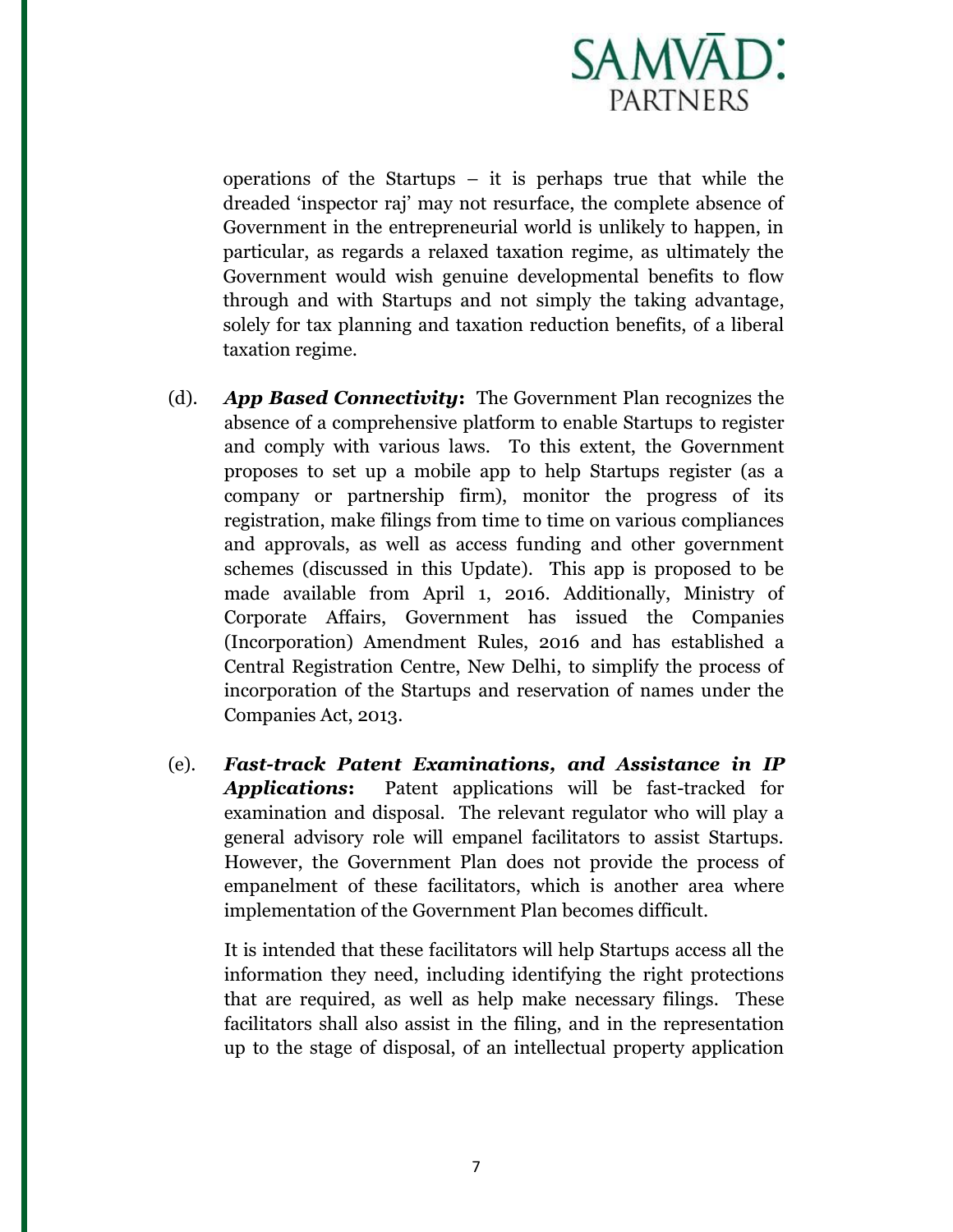

(including appearing on behalf of Startups at hearings and contesting oppositions). The Government will bear the fees payable to such facilitators so that the Startup will only need to pay the nominal statutory fees. As the Government Plan does not currently provide for any manner of payment of costs incurred by such facilitators, or the timeline within which such facilitators would be paid, these aspects are an area of concern for such facilitators assisting in the process of various intellectual property registrations and related filings.

Additionally, Startups will be provided an 80% rebate in filing of the patent applications. This scheme however is currently envisaged to be launched on a pilot basis for the first year of the introduction of the Government Plan.

(f). *Faster Exit Norms***:** The Insolvency and Bankruptcy Bill 2015 ("**Bill**"), currently under consideration by the parliament, provides norms for fast track and / or voluntary closure of businesses. Startups that have simple debt structures or those meeting the criteria prescribed (which are yet to be prescribed and notified for the purposes of the Bill), will have the ability to wind-up the entity on a fast track basis, within 90 days of application. An insolvency professional would be appointed to liquidate the assets and pay the creditors within 6 months. While the Government Plan hints at simplifying the process, the manner of its implementation especially with both the liquidator and insolvency professional being in-charge of the liquidation, needs to be examined closely once the Bill is implemented as the law of the land.

In addition to the above, the Government Plan also seeks to extend support to Startups generally, and has provided other incentives such as the relaxation of eligibility norms to enable participation of Startups in public procurements, the setting-up of national and international platforms to help Startups connect with relevant stakeholders annually, and the establishment of innovation and incubation centres across the country to provide mentorship to various Startups.

### **3. HIGHLIGHTS OF THE PRESS RELEASE**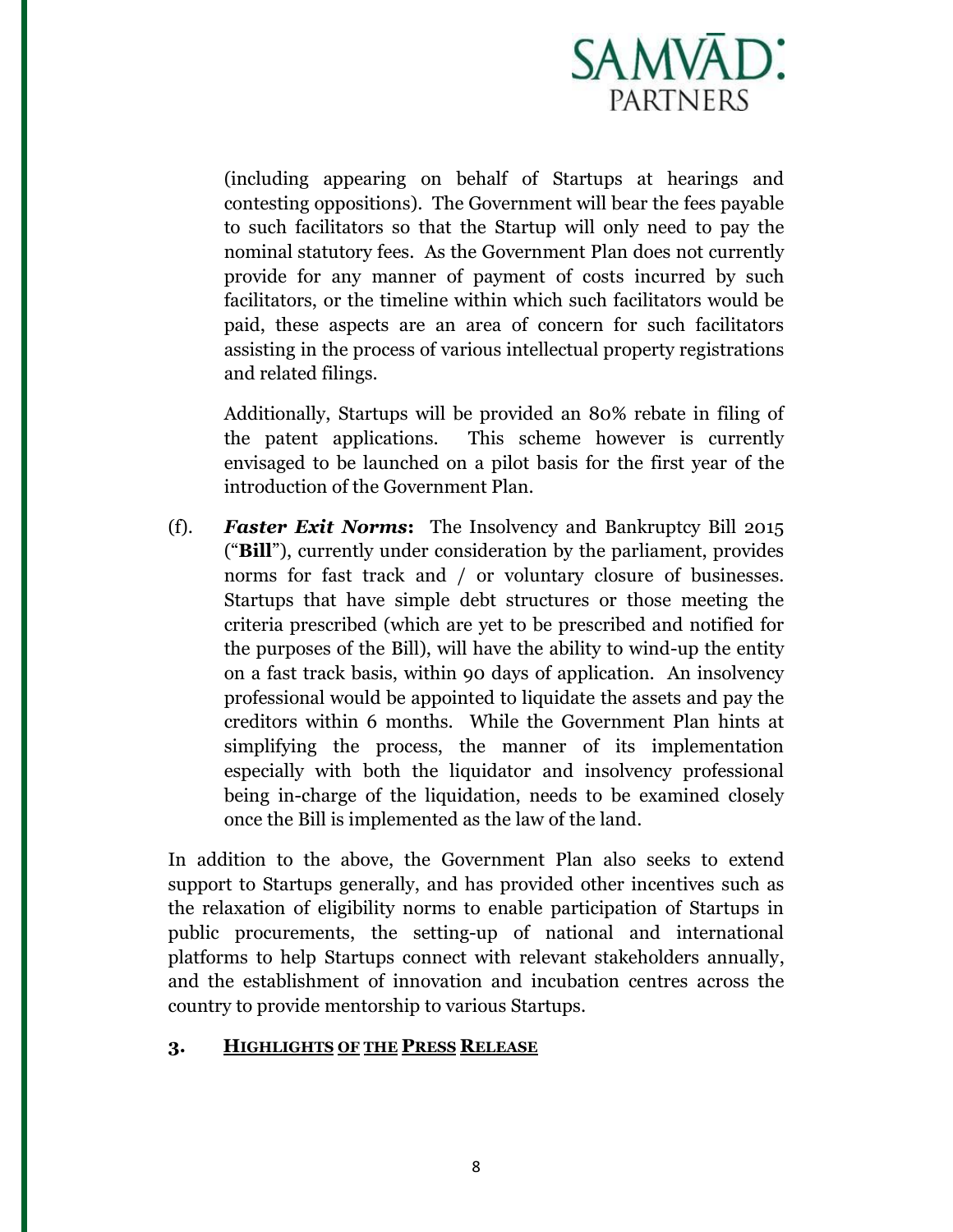

Following the issuance of the Government Plan, the RBI with the intention to assist the current startup ecosystem, has proposed certain relaxations in the Press Release, which are under discussion presently with the Government and key highlights of the same are as follows:

- (a). Startups, irrespective of the sector of their operation, will be enabled to receive foreign venture capital investments and, explicitly, to permit the transfer of its shares from any such foreign venture capital investor to other residents or non-residents.
- (b). In case of the transfer of ownership of a startup, the consideration amount can be received on a deferred basis enabling escrow arrangements or indemnity arrangements for a maximum period of 18 months.
- (c). Online submission of reporting forms depending on the nature of the transactions, and simplified penalty structures for delayed Foreign Direct Investment ("**FDI**") compliances.
- (d). Amendments to External Commercial Borrowing or ECB regime to enable Startups to avail rupee loans from eligible lenders.
- (e). Startups can issue FDI instruments like convertible notes, and also issue shares without cash payment through sweat equity or against any legitimate payment owed by the company, remittance of which does not require any permission under FEMA.

Additionally, RBI has created a dedicated e-mailbox to provide assistance and guidance to startups. Further, electronic reporting of investment and subsequent transactions will be made on the e-Biz platform only. While the notification regarding mandatory submission of forms online through e-Biz platform has already been implemented and will be implemented from February 8, 2016, all other proposals are under consideration and relevant circulars, notifications and rules are yet to be notified. It is again evident from these proposals that many of them will have a significant positive impact on the ease with which startups are able raise capital, whether from financial investors or through debt; and, to that extent, both the Government Plan and the RBI's initiatives may well have their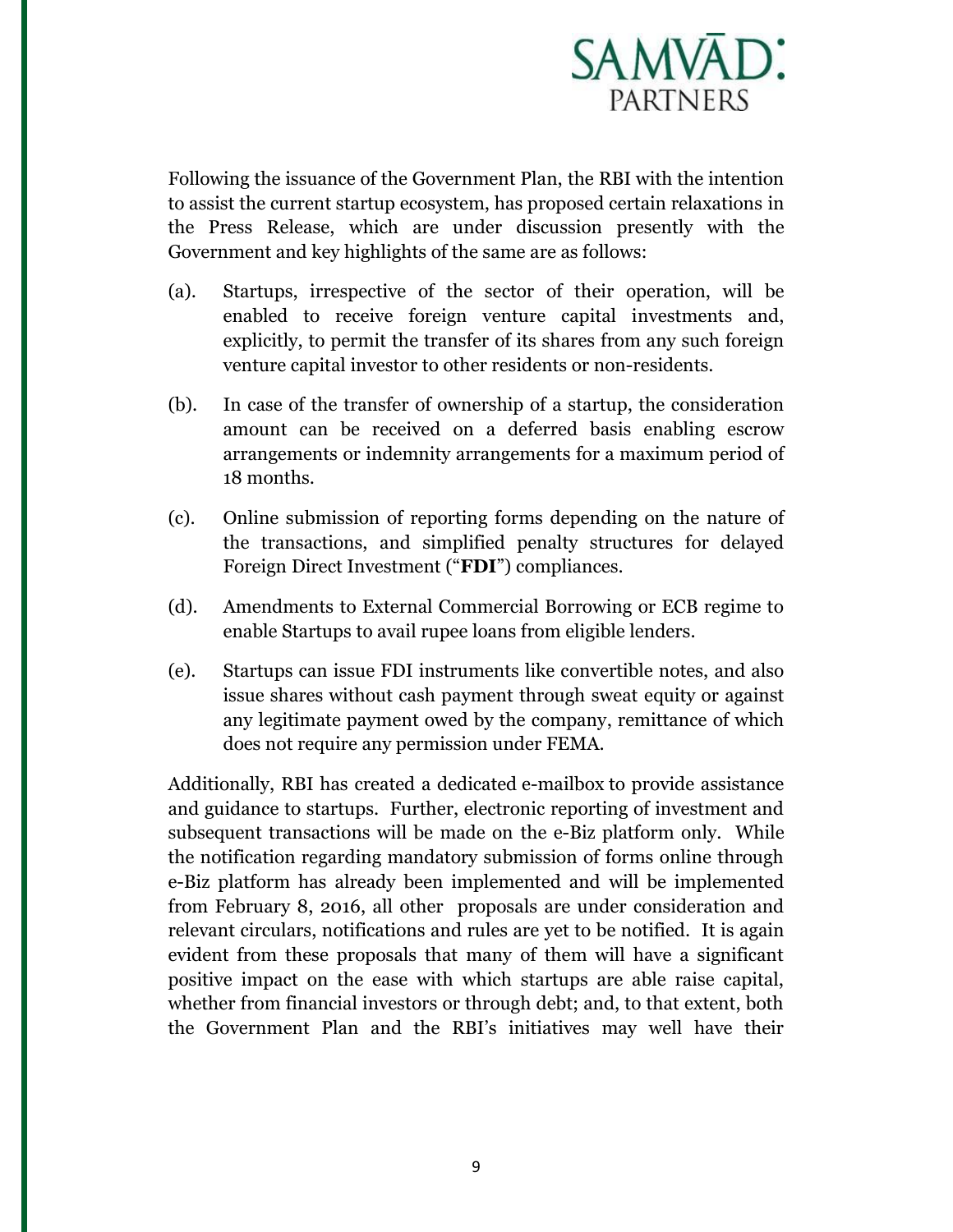

intended positive effect on the galvanization of the startup ecosystem and the funding of such ventures.

## **4. CONCLUSION**

The Government Plan and the Press Release are welcome steps for promoting entrepreneurship and boosting innovation in India. It is important to note that both are, however, currently policy announcements only. New legislations / amendments to existing legislations, as well as implementing rules and regulations, will need to be made in the coming days to operationalize and implement these policies and schemes. Similarly, relevant notification or amendments must be made by RBI to the existing foreign exchange regulations.

While the Government Plan seeks to ease the hurdles faced by Startups, the benefits will be extended only to such Startups who are certified (and, especially as regards tax exemptions, by the relevant Inter-Ministerial Board to be set up by DIPP). This certification process should not, counterproductively, end-up becoming the very bottleneck that is being sought to be removed. It is pertinent to note that, apart from regulations to operationalize the Government Plan, it is unclear about the manner of implementation in many ways, which could be a hurdle to easing the norms. Also, while the Government Plan does provide for certain benefits such as self-certification and tax exemptions but to avail such exemptions, one must require governmental approvals. So, most Startups would be prudent in assuming that while the Government Plan does seek to dismantle most of the requirements for clearances, it does not provide for a completely unregulated environment for startups, especially where exemptions are sought to be availed.

Similarly while the RBI has announced relaxation of various regulations, the extent to which such relaxation actually harmonises the anomaly that currently exists in the treatment of non-resident, *versus* non-resident Indian *versus* Person of Indian origin investments, and venture capital funds *versus* foreign venture capital investors *versus* alternative investment funds investments, across sectors, needs to be seen.